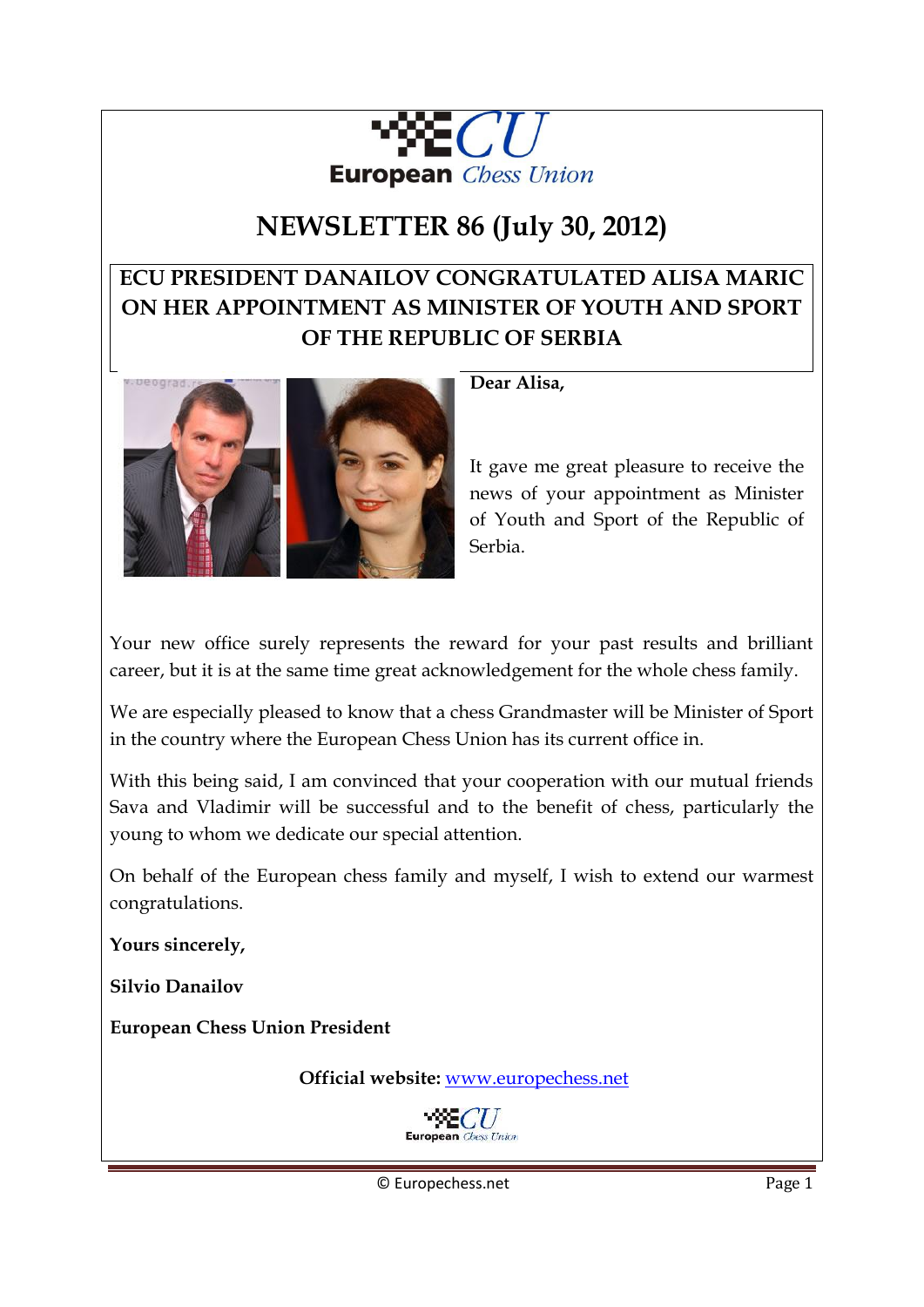## **TRAINERS' SEMINAR FOR FIDE TRAINER TITLES IN PRAGUE - REGISTRATION DEADLINE PROLONGED!**



The Trainers' Seminar will be held in Prague from 21-23 August, during the European Youth Championship.

The seminar will be held regardless of the number of registered participants. The organisers have decided to prolong the registration deadline until the start of the seminar.

The seminar is co-organised by FIDE, the FIDE Trainers' Commission (TRG), the European Chess Union (ECU), the Czech Republic Chess Federation and AVE-KONTAKT Pardubice Agency.

More info<http://www.eycc2012.eu/information/fide-trainers-seminar/>

## **WGM ELENA-LUMINITA COSMA FROM ROMANIA WON THE OPEN WOMEN'S BULGARIAN CHAMPIONSHIP – THRACIAN PRINCESS 2012**



WGM Elena-Luminita Cosma from Romania won the Open Women's Bulgarian Championship – Thracian Princess 2012 with final result of 6.5 points. Another Romanian player WIM Angela Dragomirescu finished second with the same result . The bronze medal went to WGM Margarita Voiska (BUL) who was on a half point distance from the winner.

The Championship was held on July 23-29, 2012 in Vratsa, Bulgaria. Chief Arbiter of the tournament, organized by the Bulgarian Chess Federation, was IA Nikolay Velchev, Executive Director of BChF. Twenty-five chess players from seven countries took part in the Open Women's Bulgarian Championship – Thracian Princess' 2012.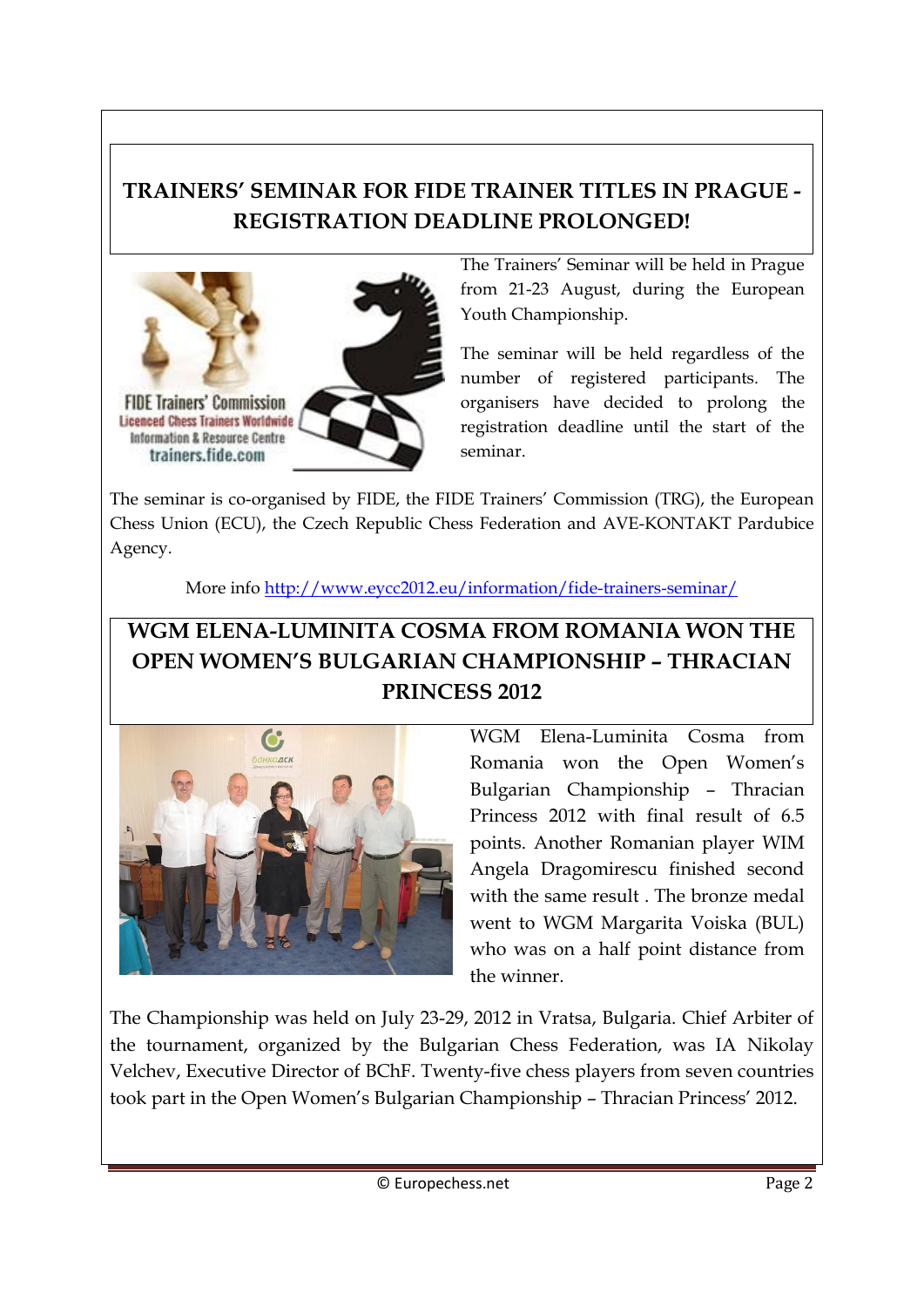

### **Final Ranking after 9 rounds – first 10 positions**

| Rk. | <b>Title</b> | Name                 | Rtg. | <b>FED</b> | Pts. | T <sub>B1</sub> | TB <sub>2</sub> | TB <sub>3</sub> |
|-----|--------------|----------------------|------|------------|------|-----------------|-----------------|-----------------|
| 1   | WGM          | Cosma Elena-Luminita | 2343 | <b>ROU</b> | 6.5  | 38              | 48              | 4               |
| 2   | WIM          | Dragomirescu Angela  | 2242 | ROU        | 6.5  | 37              | 46              | 4               |
| 3   | WGM          | Voiska Margarita     | 2290 | <b>BUL</b> | 6    | 40              | 50              | 3               |
| 4   | WGM          | Ionescu Irina        | 2247 | ROU        | 6    | 37              | 47              | 3               |
| 5   | WGM          | Maksimovic Suzana    | 2230 | <b>SRB</b> | 5.5  | 38              | 48              | 3               |
| 6   | WIM          | Koskoska Gabriela    | 2094 | <b>MKD</b> | 5.5  | 37              | 47              | 4               |
| 7   | WIM          | Yordanova Svetla     | 2111 | BUL.       | 5.5  | 34              | 44              | 4               |
| 8   | WIM          | Raeva Elitsa         | 2318 | <b>BUL</b> | 5.5  | 33              | 43              | 4               |
| 9   |              | Bauyrzhan Arnash     | 1801 | KAZ        | 5.5  | 32              | 41              | 3               |
| 10  | WGM          | Schleining Zoya      | 2365 | <b>GER</b> | 5    | 36              | 46              | 4               |

### **Official website:** [http://openwomen2012.chessvr.com](http://openwomen2012.chessvr.com/)

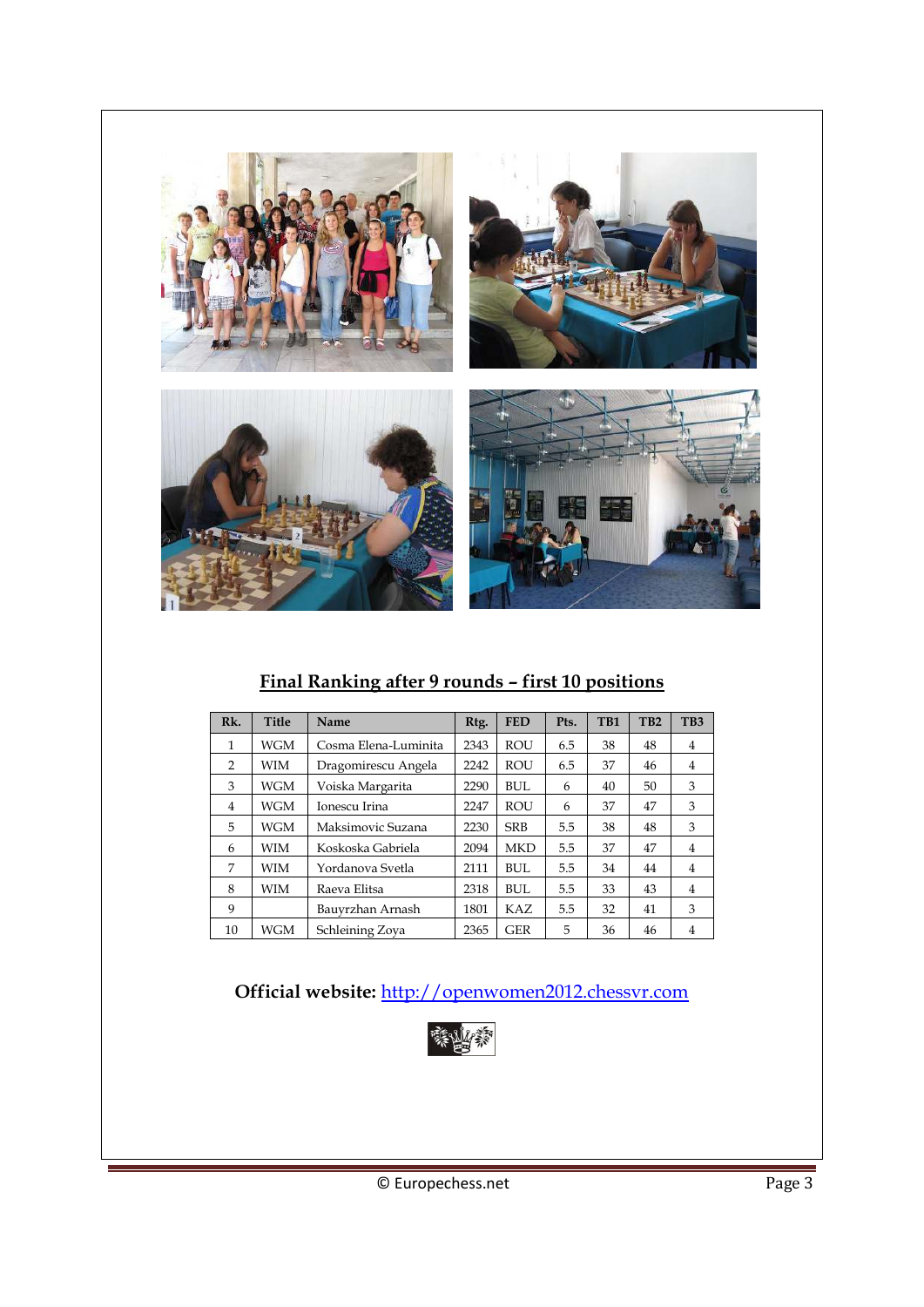## **GM DAVID SHENGELIA WON THE AUSTRIAN STATE CHESS CHAMPIONSHIP 2012**



GM David Shengelia won the Austrian State Chess Championship 2012 with the final result of 7 points. FM Mario Schachinger finished second with 6.5 points, while the third place was won by IM Georg Fröwis with the same result.

The Austrian State Chess Championship was held on July 21-29, 2012 in Zwettl, Austria.

Chief Arbiter of the tournament, organized by the Austrian Chess Federation was IA Peter Stadler.

In the women's section Austrian Chess Champion became WIM Anna-Christina Kopinits with 7 points, second was IM Eva Moser with the score of 6.5 points, while third place was taken by Annika Fröwis – with 5.5 points.

Fifty-eight men and thirteen women took part in the State Championship.



| $Rk$ . | <b>Title</b> | <b>Name</b>         | R <sub>tg</sub> . | Pts. | T <sub>B1</sub> | T <sub>B2</sub> | T <sub>B</sub> 3 |
|--------|--------------|---------------------|-------------------|------|-----------------|-----------------|------------------|
| 1      | <b>GM</b>    | Shengelia David     | 2545              | 7    | 52              | 41              | 39.3             |
| 2      | FM           | Schachinger Mario   | 2382              | 6.5  | 53              | 42              | 37.3             |
| 3      | IM           | Fröwis Georg        | 2366              | 6.5  | 49              | 39              | 33               |
| 4      | FM.          | Wallner Joachim     | 2309              | 6.5  | 49              | 38              | 33               |
| 5      | <b>IM</b>    | Baumegger Siegfried | 2447              | 6.5  | 48              | 38              | 32.8             |
| 6      | IM           | Kreisl Robert       | 2404              | 6    | 53              | 41              | 34               |
| 7      |              | Menezes Christoph   | 2273              | 6    | 45              | 35              | 28.8             |
| 8      | <b>NM</b>    | Srienz Christian    | 2300              | 6    | 44              | 35              | 26.5             |
| 9      | <b>FM</b>    | Denk Adolf          | 2272              | 6    | 42              | 34              | 25.8             |
| 10     | IM           | Pötz Florian        | 2415              | 5.5  | 52              | 42              | 29.5             |

### **Final Ranking after 9 rounds – first 10 positions - MEN**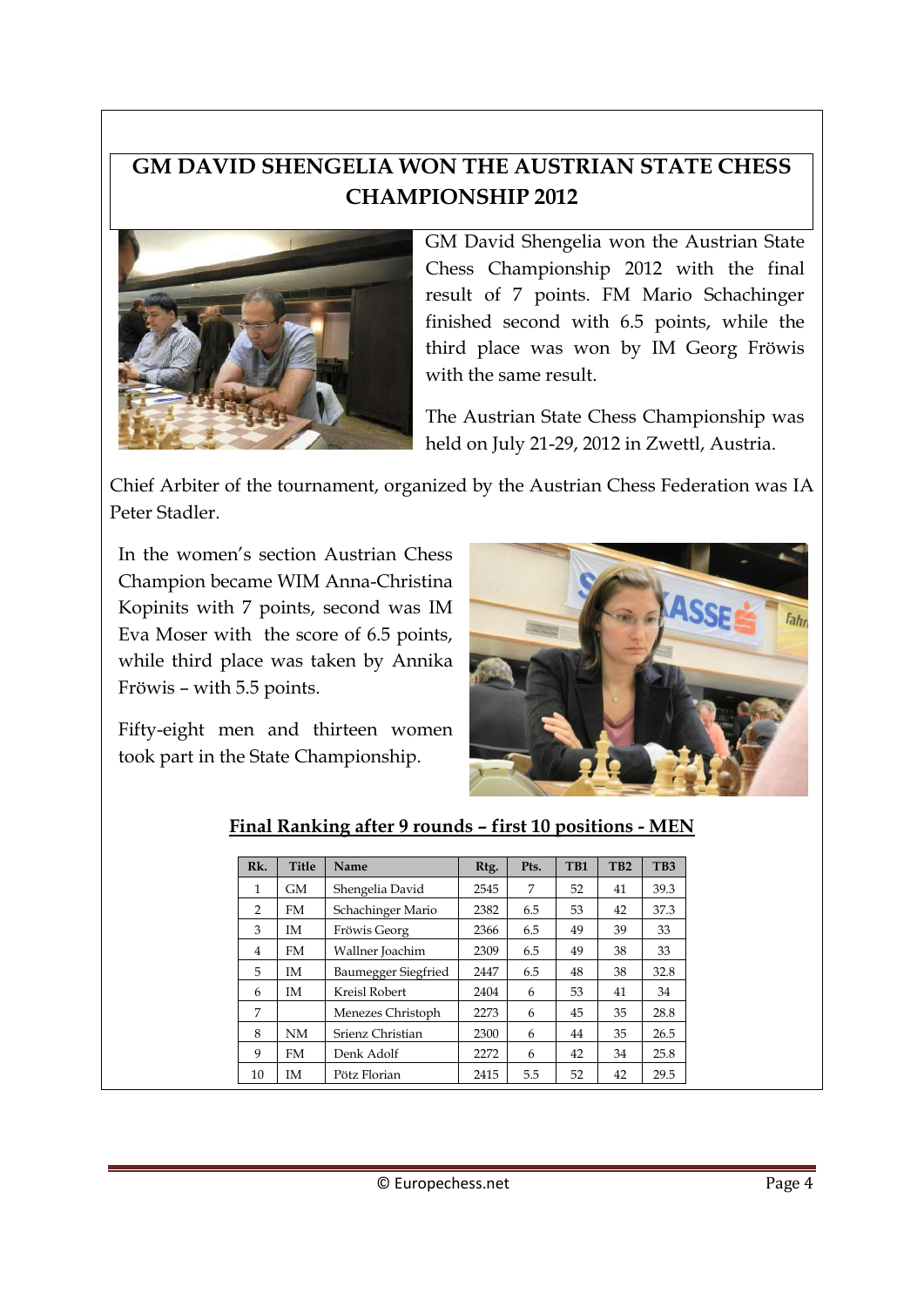

### **Final Ranking after 9 rounds – first 5 positions - WOMEN**

| Rk.            | <b>Title</b> | Name                    | R <sub>tg</sub> . | Pts. | TB1 | TB <sub>2</sub> | TB <sub>3</sub> |
|----------------|--------------|-------------------------|-------------------|------|-----|-----------------|-----------------|
| 1              | WIM          | Kopinits Anna-Christina | 2225              | 7    | 43  | 34              | 32              |
| $\mathcal{P}$  | IΜ           | Moser Eva               | 2423              | 6.5  | 43  | 33              | 29.8            |
| 3              |              | Fröwis Annika           | 1965              | 5.5  | 44  | 35              | 24.3            |
| $\overline{4}$ | WIM          | Mira Helene             | 2097              | 5.5  | 43  | 33              | 22.5            |
| 5              | WMK          | Hapala Lisa             | 1999              | 5.5  | 40  | 31              | 23.8            |

**Official website:** [www.chess.at](http://www.chess.at/) 



## **SERBIAN CHESS CHAMPIONSHIP FOR BOYS AND GIRLS 2012**



The Serbian Chess Championship for Boys and Girls was held on July 24-30, 2012 in Lepenski vir.

Twenty-one young players took part in the championship. Chief Arbiter of the tournament, organized by the Serbian Chess Federation, was IA Dragan Zivic.

The tournament was played in 9 rounds according to the Berger system with time control of 90 minutes for the entire game + 30 seconds increment per move, starting from move one.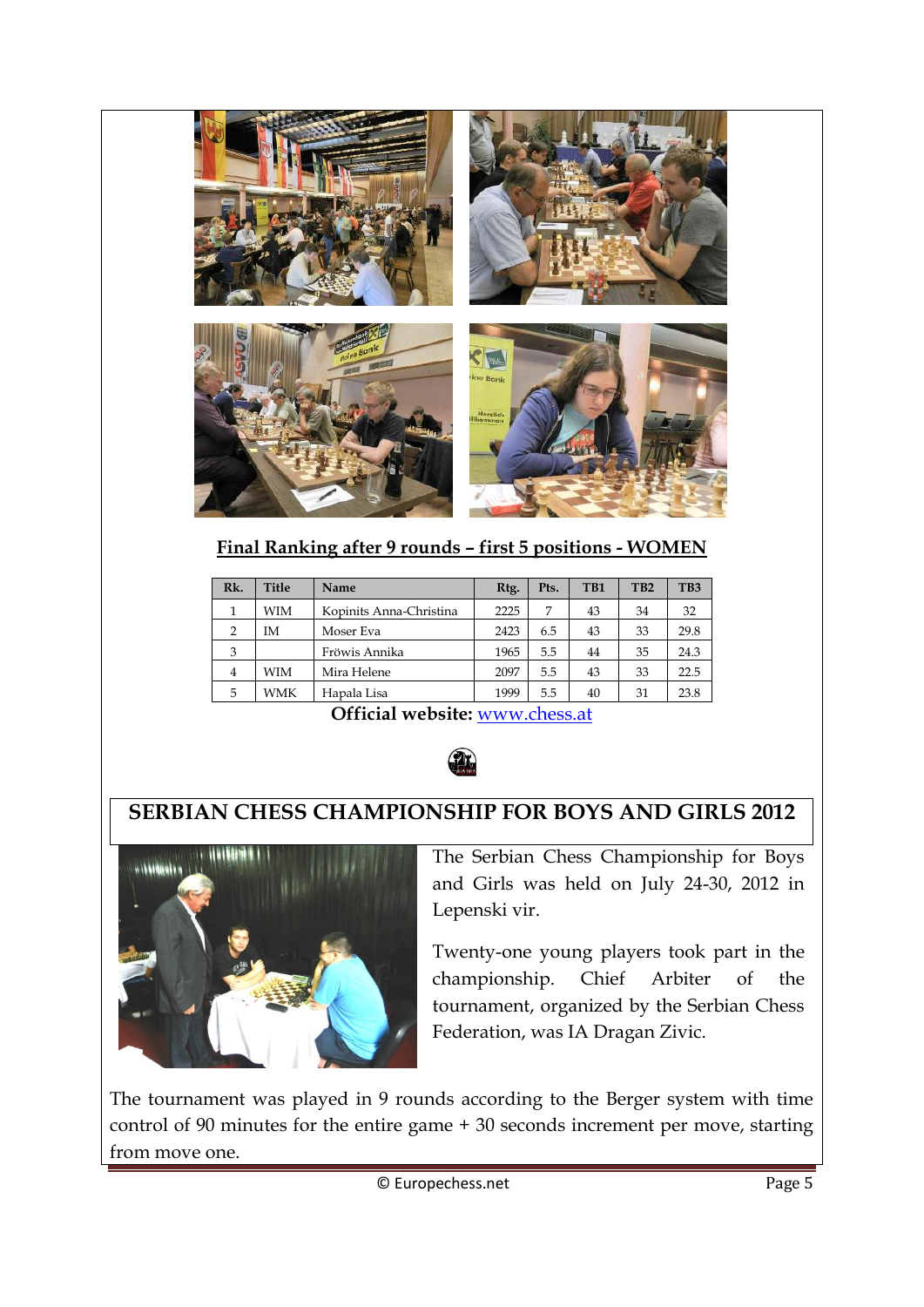### **Final Rankings – first 3 positions**

#### **Boys**

| Rk. | <b>Name</b>      | Pts. | TB <sub>1</sub> | TB <sub>2</sub> | TB3 |
|-----|------------------|------|-----------------|-----------------|-----|
|     | Ratkovic Milovan |      | 3.5             |                 |     |
|     | Nenezic Marko    |      |                 |                 |     |
|     | Nestorovic Lazar | 65   |                 |                 |     |

| Rk. | Name             | Pts. | TB1 | T <sub>B</sub> 2 | TB3 |
|-----|------------------|------|-----|------------------|-----|
|     | Miladinovic Lena | 7.5  | 2.5 |                  |     |
| 2   | Milanovic Maja   | 6.5  |     |                  | 5   |
| З   | Nonkovic Bogdana | 6.5  |     |                  |     |



**Official website:** [www.serbiachess.net](http://www.serbiachess.net/) 

.:lli.

### **CROATIAN INDIVIDUAL YOUTH CHESS CHAMPIONSHIP FOR BOYS AND GIRLS – U 19, 17**



The Croatian Individual Youth Chess Championship for Boys and Girls – U 19, 17 was held on July 23-29, 2012 in Topusko, Croatia.

Chief Arbiter of the tournament, organized by the Croatian Chess Federation, was NA Sasa Stankovic.

Seventy-nine players took part in the championship.

#### **Girls**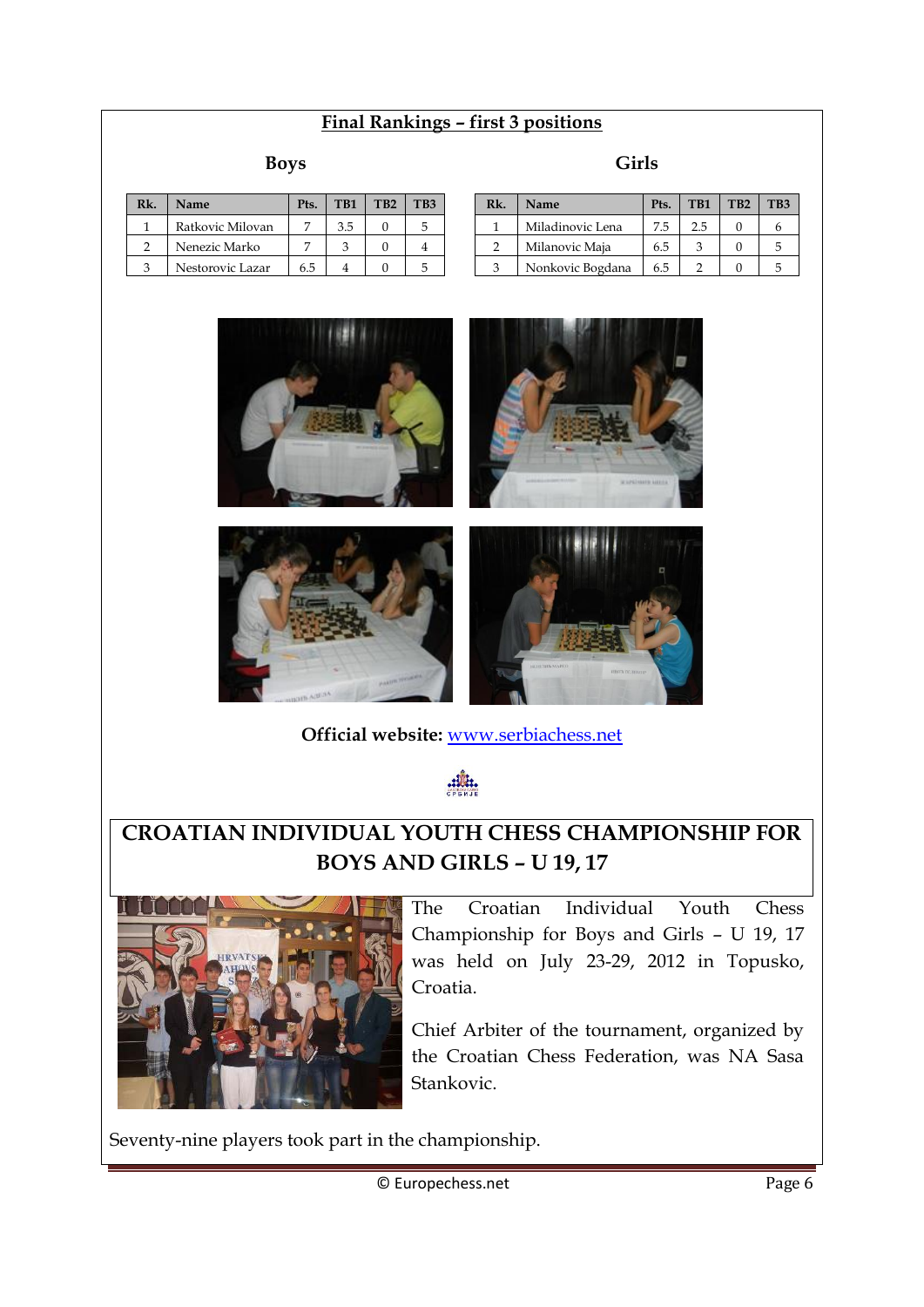### **Final Rankings – first 3 positions**

#### **Boys – U 19**

| Rk. | <b>Name</b>      | Pts. | TB <sub>1</sub> | T <sub>B</sub> 2 | TB <sub>3</sub> |
|-----|------------------|------|-----------------|------------------|-----------------|
|     | Vučić Mihovil    |      | 38              | 48               | 27              |
| C   | Čupić Lovro      |      | 36              | 45               | 32              |
| ٩   | Prihoda Leonardo |      | 35              | 44               | דר              |
|     |                  |      |                 |                  |                 |

**Boys – U 17** 

| Srbiš Jurica<br>7.5<br>40   | 51 | 39 |
|-----------------------------|----|----|
| 39<br>Ostović Matija<br>7.5 | 52 | 39 |
| Blažeka Matei<br>κ<br>41    | 53 | 32 |



**Girls – U 17** 

| Rk. | <b>Name</b>     | Pts. | TB1 | T <sub>B</sub> 2 | TB <sub>3</sub> |
|-----|-----------------|------|-----|------------------|-----------------|
|     | Vujnović Patr.  | 8    | 36  | 47               | 39              |
| 2   | Turk Tajana     | 8    | 35  | 46               | 40              |
| 3   | Iveković Tihana | 6.5  | 36  | 48               | 32              |







**Official website:** [www.crochess.com](http://www.crochess.com/) 

### **IM DANIEL FORCEN WON THE SPANISH YOUTH CHESS CHAMPIONSHIP – U 18**



IM Daniel Forcen won the Spanish Youth Chess Championship – U 18 with the final result of 8 points. FM Paolo Ladron finished second with 7.5 points, third was FM David Anton on a point distance from the winner. The Championship was held on July 23-29, 2012 in Salobreña (Granada).

© Europechess.net Page 7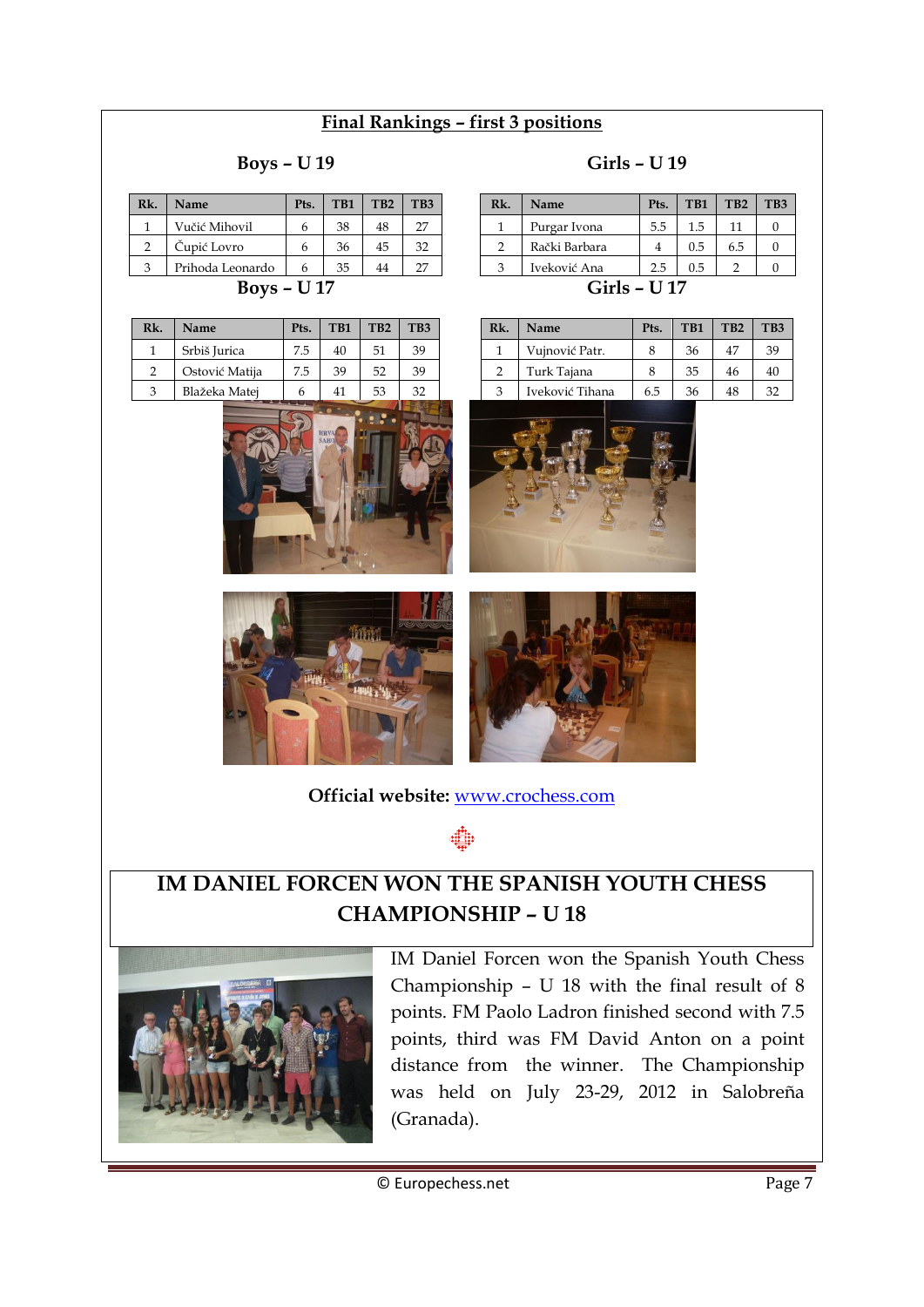Chief Arbiter of the tournament, organized by the Spanish Chess Federation, was IA Manuel Suarez Sedeno. Ninety-six players competed for the title.



### **Final Ranking after 9 rounds – first 5 positions**

| Rk. |    | Name                          | Pts. | TB1 | TB <sub>2</sub> | TB <sub>3</sub> | TB4 |
|-----|----|-------------------------------|------|-----|-----------------|-----------------|-----|
| 1   | IΜ | Forcen Esteban Daniel         | 8    | 43  | 50              | 55              | 40  |
| 2   | FM | Ladron De Guevara Pinto Paolo | 7.5  | 43  | 51              | 55              | 39  |
| 3   | FM | Anton Guijarro David          | 7    | 44  | 52              | 57              | 39  |
| 4   |    | Suarez Uriel Adrian           | 7    | 41  | 49              | 52              | 36  |
| 5   |    | Shen Yue                      | 6.5  | 41  | 48              | 52              | 36  |

**Official website:** [www.feda.org](http://www.feda.org/) 



## **GM TAMIR NABATY FROM ISRAEL WON THE CZECH OPEN A 2012, PARDUBICE**



GM Tamir Nabaty from Israel won the Czech Open A 2012 with the final result of 7.5 points. Second place was captured by IM Vitezslav Rasik (CZE) with 7 points, third was Chanda Sandipan (IND) with the same score.

Czech Open A took place on July 20-28, 2012 at CEZ Arena in Pardubice.

Two hundred and fifty nine players from 30 countries took part in the event. Chief Arbiter was IA Jevgenij Melikset-Bek. Czech Open A is a part of the international chess and games festival Czech Open, whose 23rd edition was held on July 12-29, 2012.

There were 48 players with the title of GM, 2 WGMs, 54 IMs and 10 WIMs. 36 players had a rating over 2500 ELO points, and four of them - over 2600.